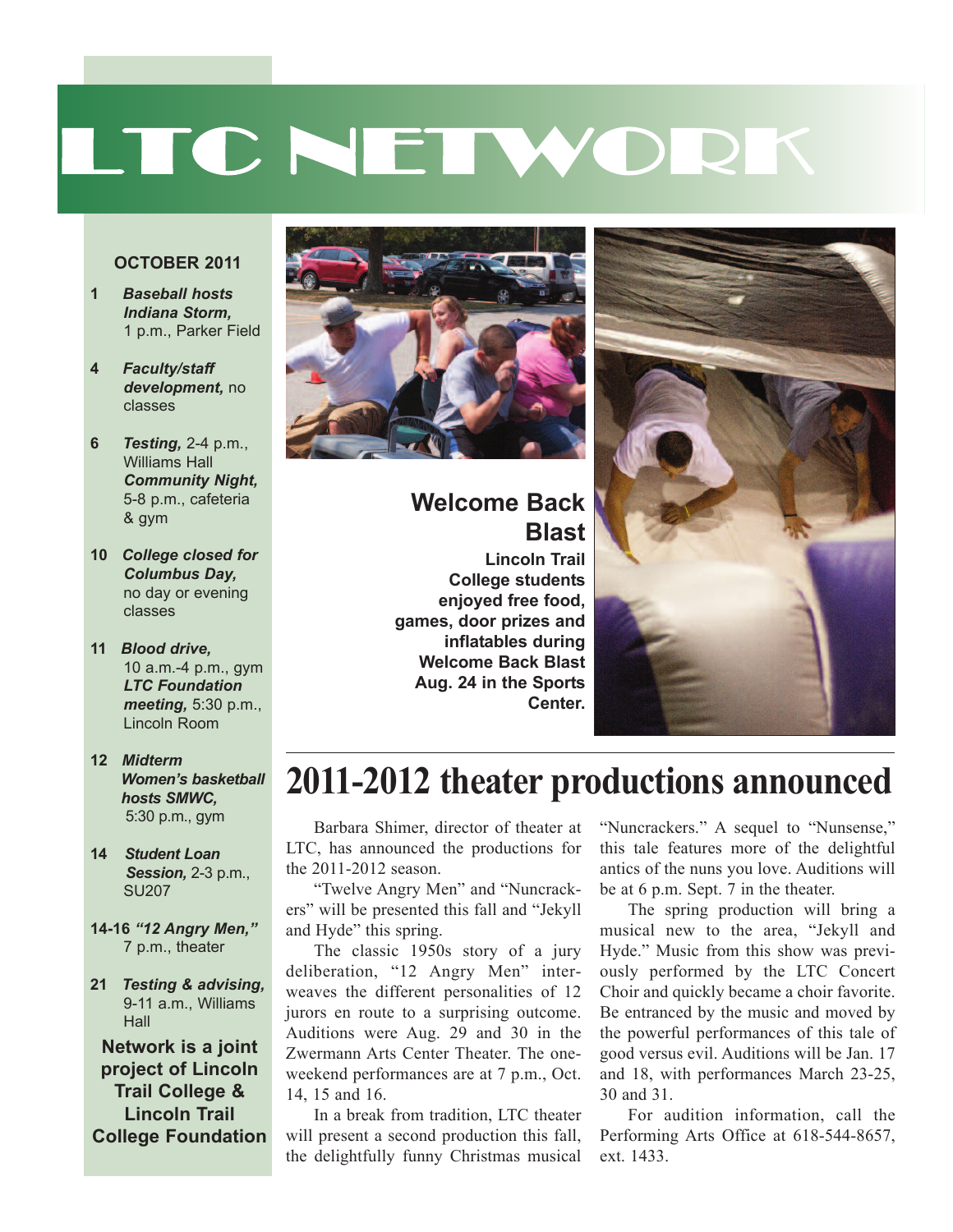## **LT encourages fitness this fall**

Lincoln Trail College is offering a variety of classes to help area residents get fit this fall.

Zumba Gold (PEG 1138) is being offered from 4 to 5 p.m. Mondays and Wednesdays in the Lincoln Grade School gym. Enrollees dance away the pounds during this slightly toned-down version of the popular workout that fuses Latin music and dance moves. Dee Lingafelter is teaching the course.

Lingafelter is also teaching Aqua Zumba from 4:30 to 5:30 p.m. Tuesdays in the LTC pool. Like traditional Zumba, this class features energetic dance moves set to Latin music. In Aqua Zumba, however, participants enjoy the extra challenge of water resistance. Cost of the course is \$60 when taken non-credit.

The public is invited to walk for fitness (PEG 1138) and college credit, from 11:30 a.m. to 12:30 p.m. Tuesdays and Thursdays on LTC's main campus. Kathy Harris is the instructor.

Stretch a variety of muscles during Tri Fitness (PEG 1136). This course features lap swimming, spinning and additional training. Enrollees have access to the Ragon-Parker Fitness Center on South Cross Street in Robinson as well as the LTC pool. Participants log their workouts as part of this arranged course.

Three sessions of Aqua Aerobics (PEG 1136), an LTC fitness favorite, are being offered this fall: 8:30 to 9:20 a.m. Mondays, Wednesdays and Fridays; 2:30 to 3:20 p.m. Tuesdays and Thursdays; and 6 to 6:50 p.m. Mondays and Wednesdays.

Two other fitness staples – Circuit Fitness Training (PEI 1101) and Advanced Circuit Fitness Training (PEI 2100) – are also being offered for college credit. Course times are arranged.

For more information about these or other fitness offerings, contact Admissions at 618-544-8657, ext. 1097.



### **Orientation 2011**

**Incoming Lincoln Trail students learn more about the college and its resources during orientation Aug. 18 in the theater. Sessions included tutorials on the library, Entrata, and Student Services as well as a campus tour and a free lunch and door prizes.**

**27** *Trick or Treat at the Trail,* 4-7 p.m., main campus

## *Dual credit orientation*

Area high school students planning to enroll or already enrolled in Lincoln Trail College dual credit classes for fall, as well as their parents, recently attended an orientation session in the Zwermann Arts Center theater.

LTC Dean of Instruction Kathy Harris, Learning Skills Center Director Rena Gower, and Director of Academic Advising and Recruitment Roselene Quick were available to discuss course transferability, courses, LTC programs and more.

## Martial arts classes begin

New Karate for Kids students are invited to join the class beginning Sept. 12.

Two sessions of Karate for Kids are offered: 6 to 7 p.m. Mondays and 7 to 9 p.m. Mondays. Fees are \$45 for the 6 p.m. class and \$65 for the 7 p.m. class.

For more information, or to register, call (618) 544-8657, ext. 1130.